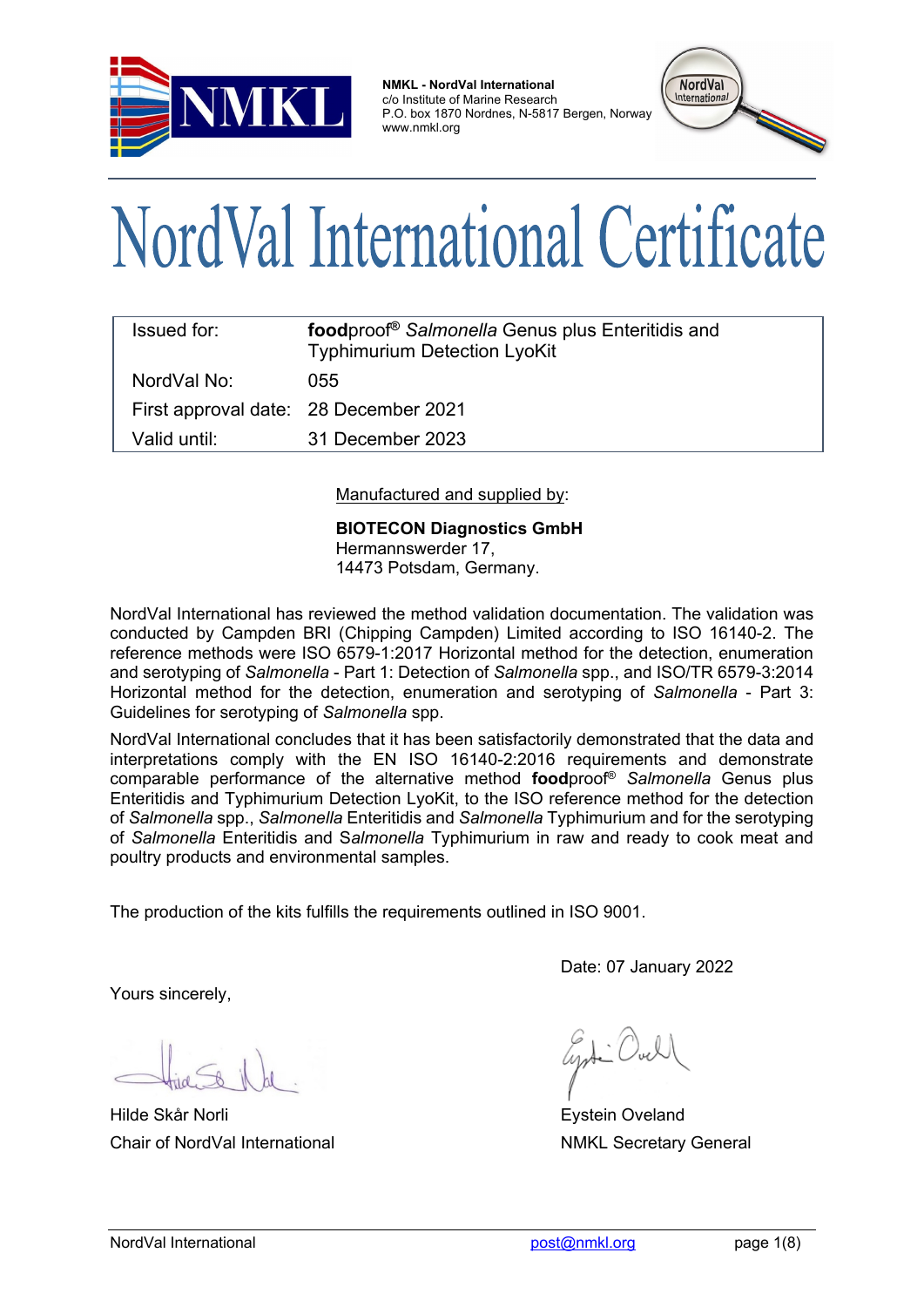

## **PRINCIPLE OF THE METHOD**

The **food**proof® *Salmonella* Genus plus Enteritidis and Typhimurium Detection LyoKit is a polymerase chain reaction (PCR) based assay that targets DNA specific to *Salmonella* spp. and two specific serotypes - *Salmonella* Enteritidis and *Salmonella* Typhimurium. The method consists of three distinct stages:

- Sample enrichment in Buffered Peptone Water for 16-20h at 37°C ± 1°C
- DNA extraction, including a heat lysis step in the presence of beads to release the genomic DNA into solution, using either:
	- o **food**proof® StarPrep Three Kit (Order No. S 400 18), or
	- o **food**proof® StarPrep Three 8-Strip Kit (Order No. S 400 18 L)

Both kits use the same volume of reagents and there is a declaration of equivalence for the two kits, with the only difference being the format of the tubes used for DNA extraction.

• Real-time PCR analysis of the DNA extracts using the **food**proof® *Salmonella* Genus plus Enteritidis and Typhimurium Detection LyoKit – 5' Nuclease (Order No. R 602 59-1 / R 602 59-2 / R 602 59-3). All three targets are detected using genus and serotype specific primers and DNA detection is reported through an increase in fluorescence when the DNA is replicated during PCR.

## **FIELD OF APPLICATION**

The **food**proof® *Salmonella* Genus plus Enteritidis and Typhimurium Detection LyoKit is applicable for the detection of *Salmonella* spp., *Salmonella* Enteritidis and *Salmonella* Typhimurium in raw and ready to cook meat and poultry products and environmental samples.

## **METHOD COMPARISON STUDY**

#### **Selectivity study**

Inclusivity: All 25 *S.* Enteritidis tested were positive and confirmed as *S.* Enteritidis, all 25 *S.* Typhimurium were positive and confirmed as *S.* Typhimurium. These isolates together with 75 other *Salmonella* strains were tested for *Salmonella* spp. All 75 out of the 75 *Salmonella* spp. strains tested showed the expected positive result.

Exclusivity: All the 30 non-*Salmonella* strains tested showed the expected negative result and none of the strains showed a positive result.

The selectivity study shows that the alternative **food**proof® *Salmonella* Genus plus Enteritidis and Typhimurium Detection LyoKit method is selective and specific for *S.* Enteritidis, *S.* Typhimurium and *Salmonella* spp.

#### **Sensitivity study**

To ensure that samples were contaminated with the two specific target *Salmonella s*erotypes (Enteritidis and Typhimurium), artificial contamination of samples were carried out using a seeding protocol. All samples were inoculated at a level of 1-5 cfu/sample, with a maximum of 7 cfu/sample. The categories and types tested are provided in Table 1.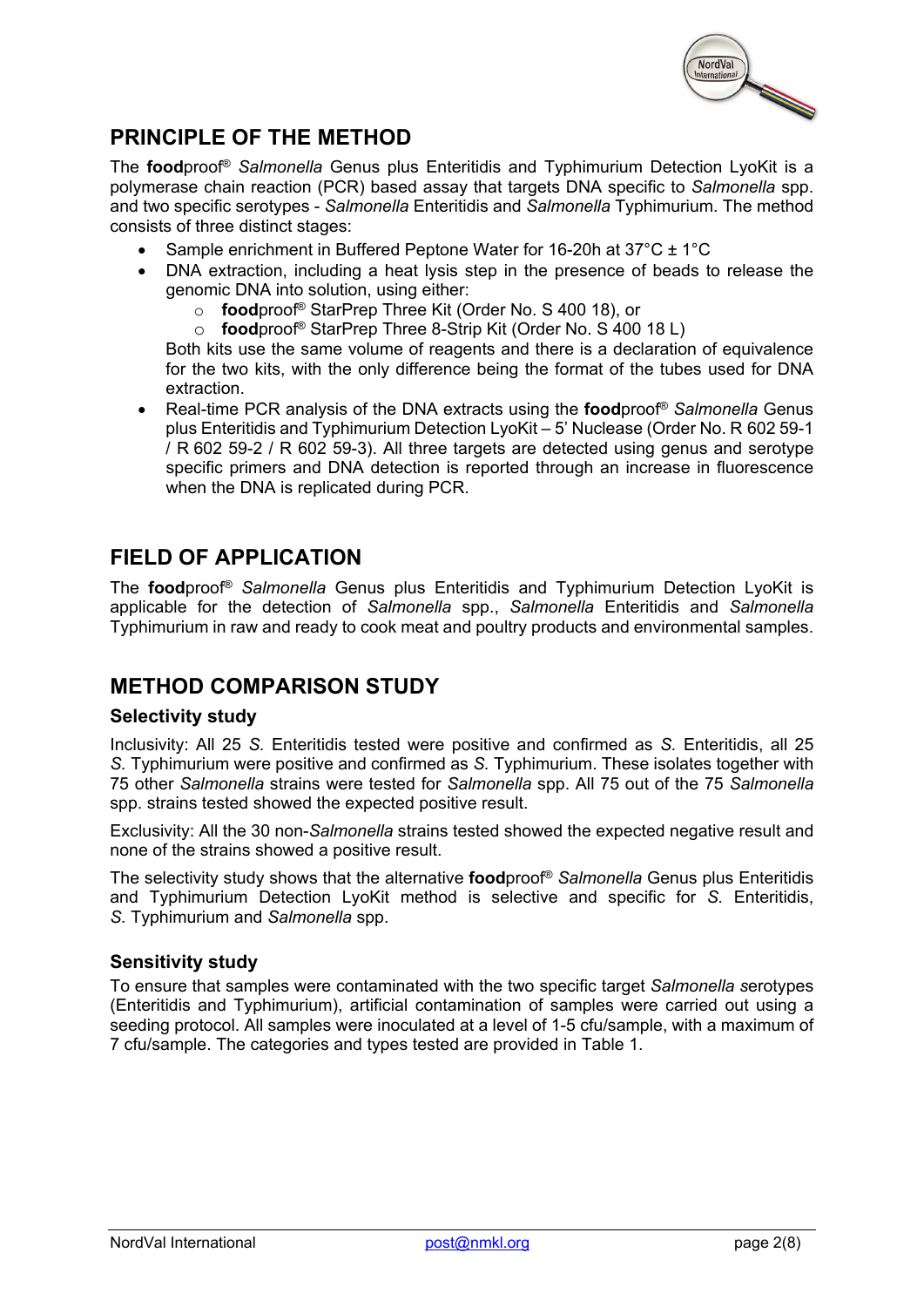

*Table 1. The catogories and types tested*

|   | Category              | <b>Type</b> |                                           |
|---|-----------------------|-------------|-------------------------------------------|
|   | Raw meat and          | a           | Fresh meats (unprocessed)                 |
|   | ready to cook         | b           | Ready to cook (processed)                 |
|   | meat products         | c           | Ready to eat and ready to reheat products |
|   | Raw poultry and       | a           | Fresh meats (unprocessed)                 |
| 2 | ready to cook         | b           | Ready to cook (processed)                 |
|   | poultry products      | c           | Ready to eat and ready to reheat products |
|   |                       | a           | Dust and residues                         |
| 3 | Environmental samples | b           | Cleaning and process waters               |
|   |                       | C           | Surface samples                           |

The sensitivity parameters calculated for each category and type are shown in Table 2 a, b and c.

|  |  | Table 2a. S. Enteritidis - Overview calculated sensitivity parameters per category and type |  |  |
|--|--|---------------------------------------------------------------------------------------------|--|--|
|--|--|---------------------------------------------------------------------------------------------|--|--|

| Category                          | <b>Type</b> | <b>PA</b> | <b>NA</b> | <b>PD</b> | <b>ND</b> | <b>FP</b> | $SEalt(\%)$ | SEref(%) | $RT(\% )$ | $FPR(\% )$ |
|-----------------------------------|-------------|-----------|-----------|-----------|-----------|-----------|-------------|----------|-----------|------------|
|                                   |             |           |           |           |           |           |             |          |           |            |
| Raw meat and                      | a           | 10        | 10        | 0         | 0         | 0         | 100         | 100      | 100       | 0.0        |
|                                   | b           | 10        | 10        | 0         | 0         | $\Omega$  | 100         | 100      | 100       | 0.0        |
| ready to cook<br>meat products    | c           | 10        | 10        | $\Omega$  | 0         | 0         | 100         | 100      | 100       | 0.0        |
|                                   | Total       | 30        | 30        | 0         | 0         | 0         | 100         | 100      | 100       | 0.0        |
|                                   | a           | 10        | 10        | $\Omega$  | 0         | 0         | 100         | 100      | 100       | 0.0        |
| Raw poultry and                   | b           | 10        | 10        | 0         | 0         | 0         | 100         | 100      | 100       | 0.0        |
| ready to cook<br>poultry products | c           | 10        | 10        | 0         | 0         | 0         | 100         | 100      | 100       | 0.0        |
|                                   | Total       | 30        | 30        | 0         | 0         | 0         | 100         | 100      | 100       | 0.0        |
|                                   | a           | 10        | 10        | 0         | 0         | 0         | 100         | 100      | 100       | 0.0        |
|                                   | b           | 10        | 10        | 0         | 0         | 0         | 100         | 100      | 100       | 0.0        |
| Environmental samples             | С           | 10        | 10        | $\Omega$  | 0         | 0         | 100         | 100      | 100       | 0.0        |
|                                   | Total       | 30        | 30        | 0         | 0         | 0         | 100         | 100      | 100       | 0.0        |
| Overall                           |             | 90        | 90        | 0         | 0         | 0         | 100         | 100      | 100       | 0.0        |

| Table 2b. S. Typhimurium - Overview calculated sensitivity parameters per category and |  |  |
|----------------------------------------------------------------------------------------|--|--|
| type                                                                                   |  |  |

| Category                         | <b>Type</b> | <b>PA</b>       | <b>NA</b> | <b>PD</b> | <b>ND</b> | <b>FP</b> | $SEalt(\%)$ | SEref(%) | $RT(\% )$ | $FPR(\% )$ |
|----------------------------------|-------------|-----------------|-----------|-----------|-----------|-----------|-------------|----------|-----------|------------|
|                                  |             |                 |           |           |           |           |             |          |           |            |
| Raw meat and                     | a           | 10              | 10        | $\Omega$  | $\Omega$  | 0         | 100         | 100      | 100       | 0.0        |
|                                  | b           | 10              | 10        | 0         | 0         | 0         | 100         | 100      | 100       | 0.0        |
| ready to cook<br>meat products   | C           | 10 <sup>°</sup> | 10        | 0         | 0         | 0         | 100         | 100      | 100       | 0.0        |
|                                  | Total       | 30              | 30        | 0         | 0         | 0         | 100         | 100      | 100       | 0.0        |
|                                  | a           | 10              | 10        | 0         | 0         | 0         | 100         | 100      | 100       | 0.0        |
| Raw poultry and<br>ready to cook | b           | 10              | 10        | 0         | 0         | 0         | 100         | 100      | 100       | 0.0        |
| poultry products                 | C           | 10              | 10        | 0         | 0         | 0         | 100         | 100      | 100       | 0.0        |
|                                  | Total       | 30              | 30        | 0         | 0         | 0         | 100         | 100      | 100       | 0.0        |
|                                  | a           | 10              | 10        | 0         | 0         | 0         | 100         | 100      | 100       | 0.0        |
|                                  | b           | 10              | 10        | 0         | 0         | 0         | 100         | 100      | 100       | 0.0        |
| Environmental samples            | c           | 10              | 10        | $\Omega$  | 0         | 0         | 100         | 100      | 100       | 0.0        |
|                                  | Total       | 30              | 30        | 0         | 0         | 0         | 100         | 100      | 100       | 0.0        |
| Overall                          |             | 90              | 90        | 0         | 0         | 0         | 100         | 100      | 100       | 0.0        |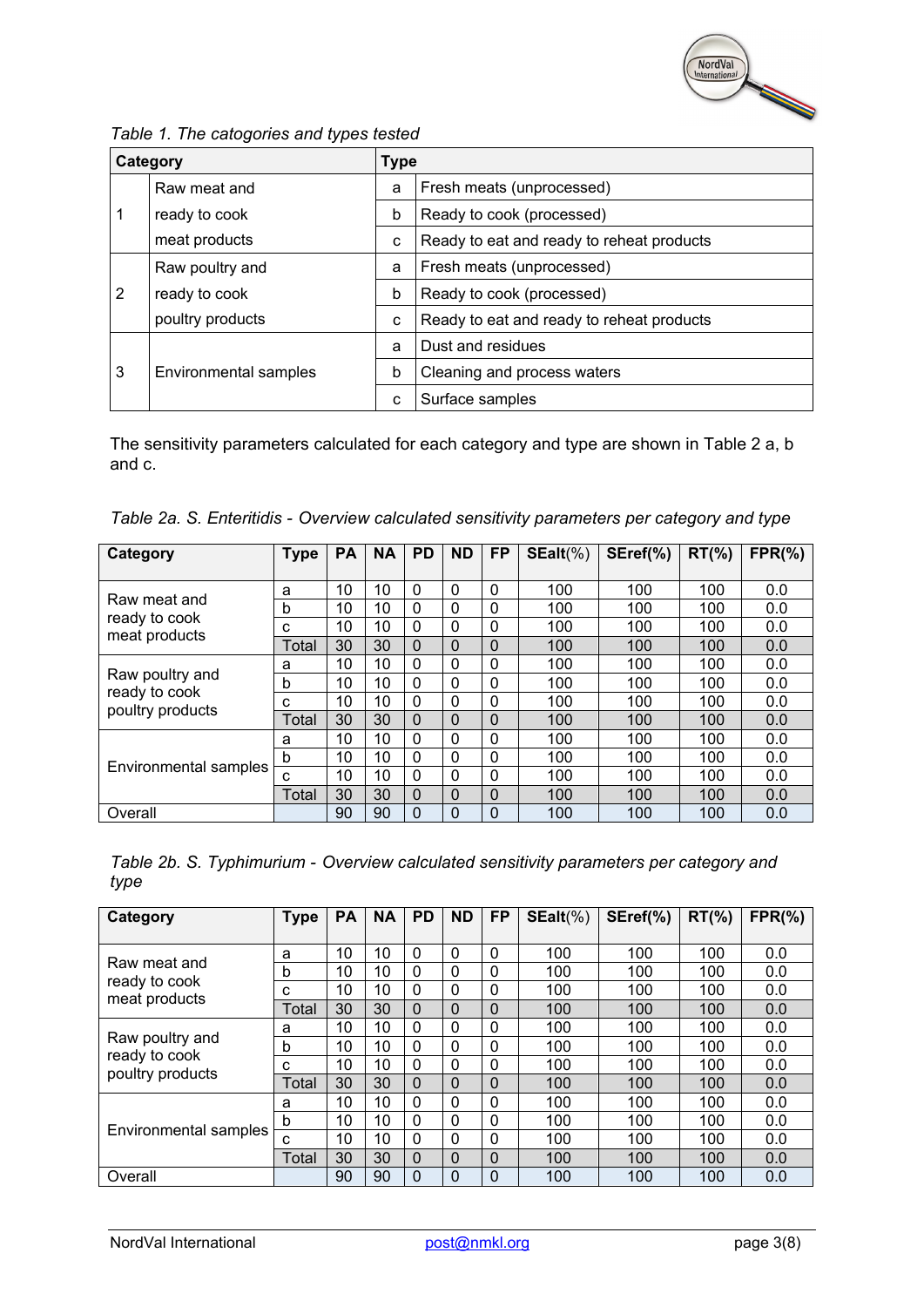

|      |  |  | Table 2c. Salmonella spp. - Overview calculated sensitivity parameters per category and |  |
|------|--|--|-----------------------------------------------------------------------------------------|--|
| type |  |  |                                                                                         |  |

| Category                         | <b>Type</b> | <b>PA</b> | <b>NA</b> | <b>PD</b> | <b>ND</b> | <b>FP</b>    | $SEalt(\%)$ | SEref(%) | $RT(\% )$ | $FPR(\% )$ |
|----------------------------------|-------------|-----------|-----------|-----------|-----------|--------------|-------------|----------|-----------|------------|
|                                  |             |           |           |           |           |              |             |          |           |            |
|                                  | a           | 10        | 10        | $\Omega$  | $\Omega$  | $\mathbf{0}$ | 100         | 100      | 100       | 0.0        |
| Raw meat and                     | b           | 10        | 10        | 0         | $\Omega$  | 0            | 100         | 100      | 100       | 0.0        |
| ready to cook<br>meat products   | С           | 10        | 10        | 0         | 0         | 0            | 100         | 100      | 100       | 0.0        |
|                                  | Total       | 30        | 30        | 0         | 0         | 0            | 100         | 100      | 100       | 0.0        |
|                                  | a           | 10        | 10        | 0         | 0         | 0            | 100         | 100      | 100       | 0.0        |
| Raw poultry and<br>ready to cook | b           | 10        | 10        | 0         | 0         | 0            | 100         | 100      | 100       | 0.0        |
| poultry products                 | С           | 10        | 10        | $\Omega$  | $\Omega$  | 0            | 100         | 100      | 100       | 0.0        |
|                                  | Total       | 30        | 30        | $\Omega$  | 0         | 0            | 100         | 100      | 100       | 0.0        |
|                                  | a           | 10        | 10        | 0         | $\Omega$  | 0            | 100         | 100      | 100       | 0.0        |
|                                  | b           | 10        | 10        | $\Omega$  | $\Omega$  | 0            | 100         | 100      | 100       | 0.0        |
| Environmental samples            | С           | 10        | 9         | $\Omega$  | $\Omega$  |              | 100         | 100      | 100       | 11.1       |
|                                  | Total       | 30        | 29        | 0         | 0         | 1            | 100         | 100      | 100       | 3.4        |
| Overall                          |             | 90        | 89        | 0         | 0         |              | 100         | 100      | 100       | 1.1        |

PA = number of obtained results that are positive with both the alternative and the reference method.

NA = number of obtained results that are negative with both the alternative and the reference method.

ND = number of obtained results that are negative with the alternative method and positive with the reference method.

PD = number of obtained results that are positive with the alternative method and negative with the reference method.

FP = number of false positives.

RT = relative trueness method.

SE = the sensitivity; the ability of the method to detect the analyte.

FPR = the false positive rate.

The results of the sensitivity study were satisfactory.

### **Level of Detection (LOD50) and Relative Level of Detection (RLOD)**

A single sample type within each of the three categories (raw meat and ready to cook meat products, raw poultry and ready to poultry products and environmental samples) were tested at three different levels of contamination: no contamination, low and high. The number of samples analyzed for each was:

- 5 blank samples with no contamination to act as the negative controls
- 20 samples at a low level of contamination (0.2-2 cfu per portion)
- At least 5 samples at a high level (2-5 cfu per portion)

Each sample type was inoculated with a different strain.

The LOD  $_{50}$  varied from 0.6 – 1.0 cfu/test portion.

The RLOD values (using the confirmed alternative method results) for all three targets of the **food**proof® *Salmonella* Genus plus Enteritidis and Typhimurium Detection LyoKit meet the acceptability limit, which is 1.5 for paired studies.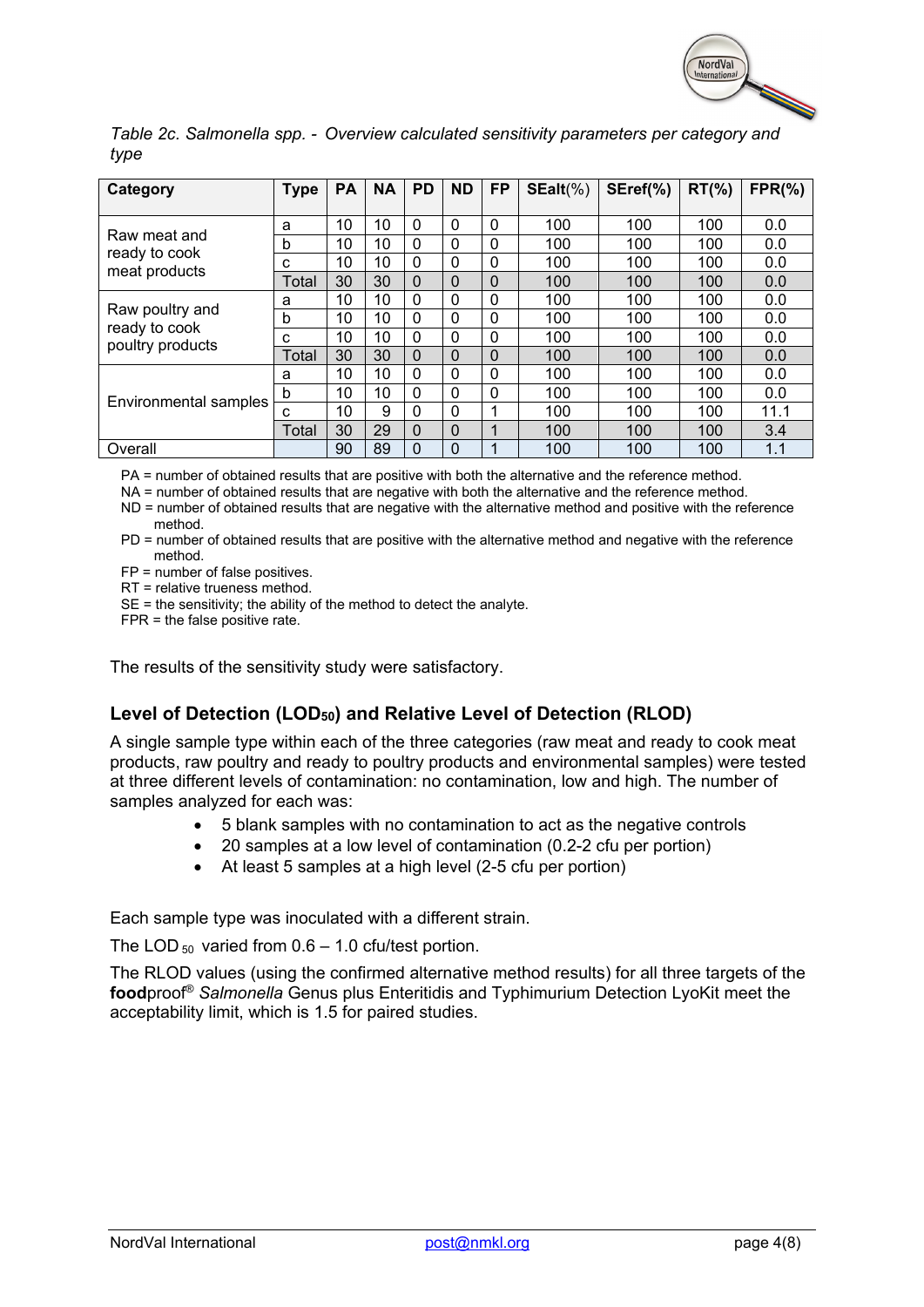

The LOD50 per Category is given in Table  $3 a - c$ .

| <b>Type (Category)</b>                   | LOD50 cfu per<br>portion | <b>Lower confidence</b><br>limit cfu per portion | <b>Upper confidence</b><br>limit cfu per portion |
|------------------------------------------|--------------------------|--------------------------------------------------|--------------------------------------------------|
| Raw poultry and ready<br>to cook poultry | 0.792                    | 0.451                                            | 1.390                                            |
| Environmental                            | 1.040                    | 0.584                                            | 1.852                                            |
| Combined                                 | 0.909                    | 0.608                                            | 1.359                                            |

*Table 3a – LOD50 after confirmation of the alternative method results S.* Enteritidis

*Table 3b – LOD50 after confirmation of the alternative method results S.* Typhimurium

| Type (Category)                             | LOD50 cfu per<br>portion | <b>Lower confidence</b><br>$limit$ cfu per portion $ $ limit cfu per portion | Upper confidence |
|---------------------------------------------|--------------------------|------------------------------------------------------------------------------|------------------|
| Raw meat and ready to<br>cook meat products | 0.702                    | 0.402                                                                        | 1.225            |

*Table 3c – LOD50 after confirmation of the alternative method results Salmonella spp*

| <b>Type (Category)</b>                      | LOD50 cfu per<br>portion | <b>Lower confidence</b><br>limit cfu per portion | <b>Upper confidence</b><br>limit cfu per portion |  |  |
|---------------------------------------------|--------------------------|--------------------------------------------------|--------------------------------------------------|--|--|
| Raw meat and ready to<br>cook meat products | 0.728                    | 0.419                                            | 1.267                                            |  |  |
| Raw poultry and ready<br>cook poultry<br>to | 0.792                    | 0.451                                            | 1.390                                            |  |  |
| Environmental                               | 0.570                    | 0.299                                            | 1.089                                            |  |  |
| Combined                                    | 0.706                    | 0.503                                            | 0.990                                            |  |  |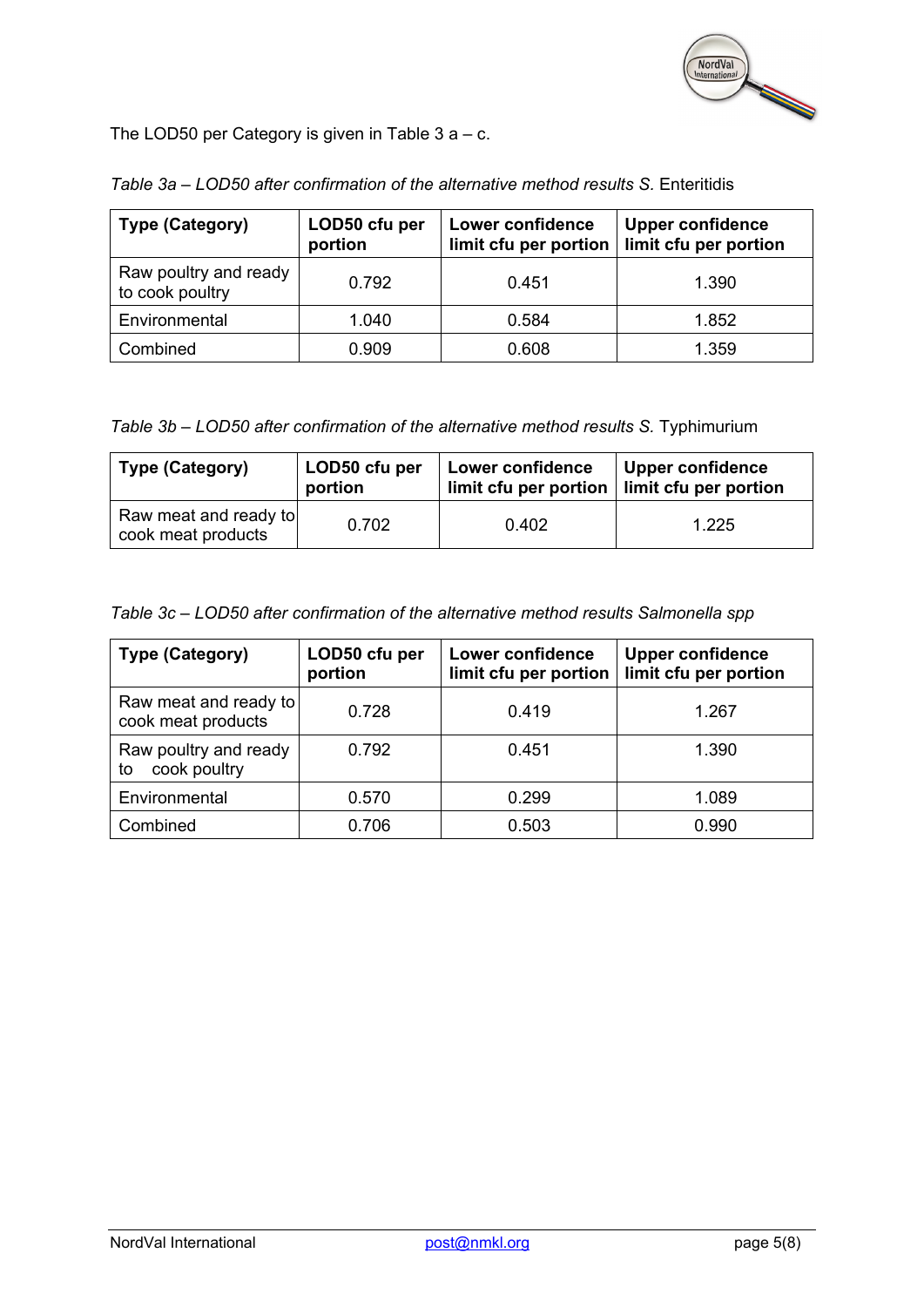

## **INTERLABORATORY STUDY**

Samples were sent to 14 laboratories in six different countries. Single collaborators were involved in the study for ten laboratories and two collaborators were included from two laboratories.

Samples of cooked sliced chicken were inoculated with *Salmonella* Enteritidis strain Campden ref 3739.

All the samples were pre-weighed in stomacher bags in 25 g amounts and individually inoculated at the required level.

The target inoculation levels were:

- Level 0: 0 CFU/25 g,
- Level 1: 2.4 CFU/25 g,
- $\bullet$  Level 2: 8 CFU/25 g.

Each laboratory received 24 samples of 25 g, i.e. eight samples per inoculation level.

In the calculations, results from four laboratories were removed: Two laboratories had insufficient data for the reference method and two laboratories had positive results for the blank samples due the potential for cross contamination.

The results before and after confirmation are provided in Table 3 and Table 4 for *Salmonella* spp., and for *S.* Enteritidis*,* respectively.

|                     |                    |                           |                |                           | <b>Contamination level</b> |                |                                    |                   |                |
|---------------------|--------------------|---------------------------|----------------|---------------------------|----------------------------|----------------|------------------------------------|-------------------|----------------|
| <b>Collaborator</b> |                    | positive results at $L_0$ |                |                           | positive results at $L_1$  |                | positive results at L <sub>2</sub> |                   |                |
|                     | Before<br>confirm. | After<br>confirm.         | Ref.<br>method | <b>Before</b><br>confirm. | After<br>confirm.          | Ref.<br>method | <b>Before</b><br>confirm.          | After<br>confirm. | Ref.<br>method |
| 3                   | 8/8                | 0/8                       | 0/8            | 8/8                       | 3/8                        | 3/8            | 8/8                                | 8/8               | 8/8            |
| 6                   | 1/8                | 0/8                       | 0/8            | 2/8                       | 2/8                        | 2/8            | 8/8                                | 8/8               | 8/8            |
| $\overline{7}$      | 1/8                | 0/8                       | 0/8            | 4/8                       | 4/8                        | 4/8            | 8/8                                | 8/8               | 8/8            |
| 8                   | 3/8                | 0/8                       | 0/8            | 4/8                       | 4/8                        | 4/8            | 8/8                                | 8/8               | 8/8            |
| 9                   | 0/8                | 0/8                       | 0/8            | 3/8                       | 3/8                        | 3/8            | 8/8                                | 8/8               | 8/8            |
| 10                  | 0/8                | 0/8                       | 0/8            | 3/8                       | 3/8                        | 3/8            | 8/8                                | 8/8               | 8/8            |
| 11                  | 0/8                | 0/8                       | 0/8            | 4/8                       | 4/8                        | 4/8            | 8/8                                | 8/8               | 8/8            |
| 12                  | 1/8                | 0/8                       | 0/8            | 3/8                       | 3/8                        | 3/8            | 8/8                                | 8/8               | 8/8            |
| 13                  | 0/8                | 0/8                       | 0/8            | 6/8                       | 5/8                        | 5/8            | 8/8                                | 8/8               | 8/8            |
| 14                  | 0/8                | 0/8                       | 0/8            | 2/8                       | 2/8                        | 2/8            | 8/8                                | 8/8               | 8/8            |
| <b>TOTAL</b>        | 14/80              | $CP_0 = 0/80$             | $P_0 = 0/80$   | 39/80                     | 33/80                      | 33/80          | 80/80                              | 80/80             | 80/80          |

*Table 3. Salmonella spp. - Valid results by the alternative method and the reference method*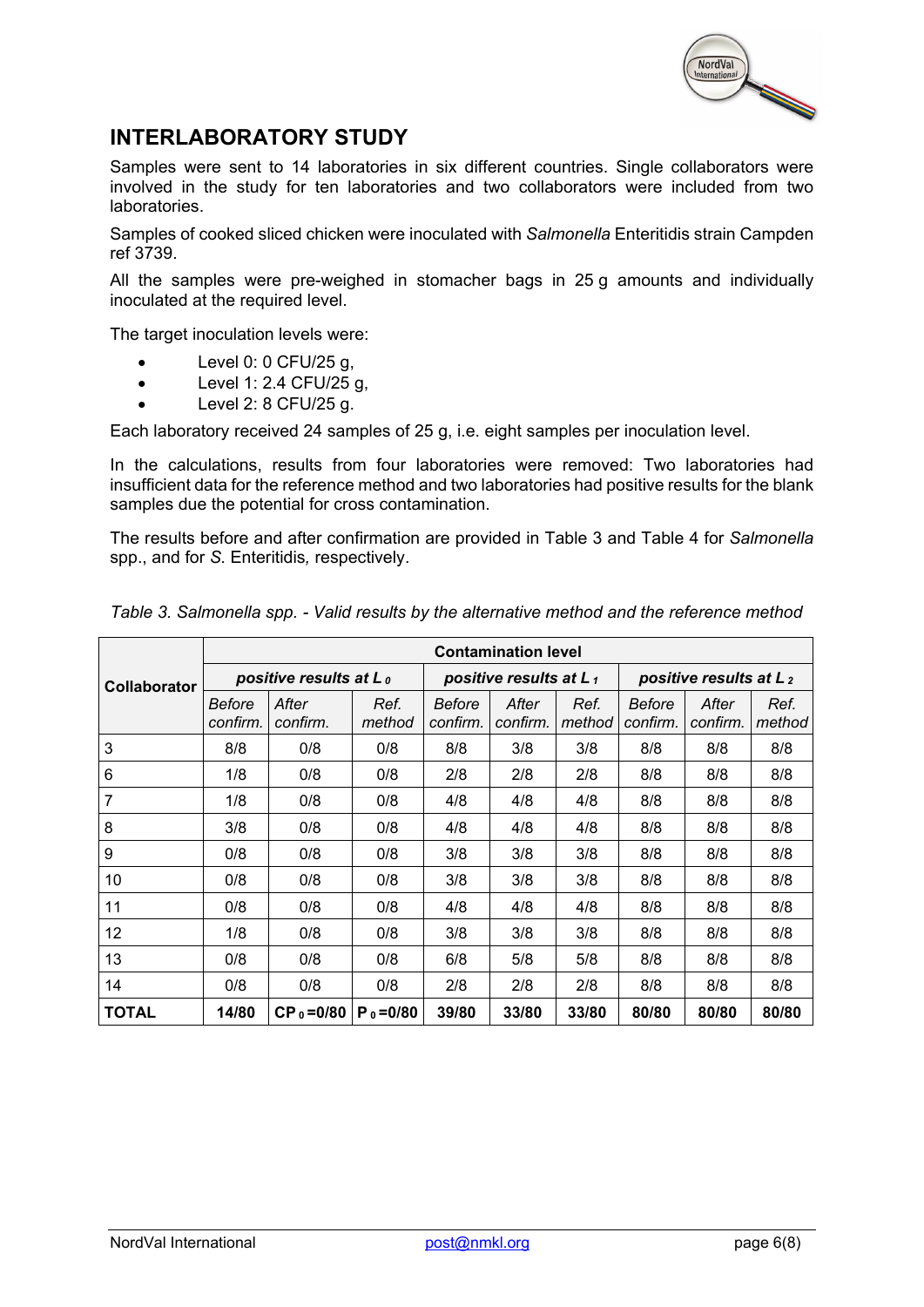

|                     | <b>Contamination level</b> |                                       |                |                    |                                    |                |                                    |                   |                |  |
|---------------------|----------------------------|---------------------------------------|----------------|--------------------|------------------------------------|----------------|------------------------------------|-------------------|----------------|--|
| <b>Collaborator</b> |                            | positive results at L <sub>0</sub>    |                |                    | positive results at L <sub>1</sub> |                | positive results at L <sub>2</sub> |                   |                |  |
|                     | Before<br>confirm.         | After<br>confirm.                     | Ref.<br>method | Before<br>confirm. | After<br>confirm.                  | Ref.<br>method | Before<br>confirm.                 | After<br>confirm. | Ref.<br>method |  |
| 3                   | 8/8                        | 0/8                                   | 0/8            | 8/8                | 2/8                                | 2/8            | 8/8                                | 8/8               | 8/8            |  |
| 6                   | 0/8                        | 0/8                                   | 0/8            | 2/8                | 2/8                                | 2/8            | 8/8                                | 8/8               | 8/8            |  |
| $\overline{7}$      | 1/8                        | 0/8                                   | 0/8            | 4/8                | 4/8                                | 4/8            | 8/8                                | 8/8               | 8/8            |  |
| 8                   | 1/8                        | 0/8                                   | 0/8            | 4/8                | 4/8                                | 4/8            | 7/8                                | 7/8               | 8/8            |  |
| 9                   | 0/8                        | 0/8                                   | 0/8            | 3/8                | 3/8                                | 3/8            | 8/8                                | 8/8               | 8/8            |  |
| 10                  | 0/8                        | 0/8                                   | 0/8            | 3/8                | 3/8                                | 3/8            | 8/8                                | 8/8               | 8/8            |  |
| 11                  | 0/8                        | 0/8                                   | 0/8            | 4/8                | 4/8                                | 4/8            | 8/8                                | 8/8               | 8/8            |  |
| 12                  | 0/8                        | 0/8                                   | 0/8            | 3/8                | 3/8                                | 3/8            | 8/8                                | 8/8               | 8/8            |  |
| 13                  | 0/8                        | 0/8                                   | 0/8            | 5/8                | 5/8                                | 5/8            | 8/8                                | 8/8               | 8/8            |  |
| 14                  | 0/8                        | 0/8                                   | 0/8            | 2/8                | 2/8                                | 2/8            | 8/8                                | 8/8               | 8/8            |  |
| <b>TOTAL</b>        | 10/80                      | $CP_0 = 0/80$   P <sub>0</sub> = 0/80 |                | 38/80              | 32/80                              | 32/80          | 79/80                              | 79/80             | 80/80          |  |

*Table 4. S. Enteritidis - Valid results by the alternative method and the reference method*

The percentage specificity (SP) of the reference method and of the alternative method based on the results of level L $_{\rm 0}$  are provided in Table 5.

|  | Table 5. Percentage specificity |  |
|--|---------------------------------|--|
|--|---------------------------------|--|

| Specificity for the reference method<br>Salmonella spp.          | $SP_{ref} = \left(1 - \left(\frac{P_0}{N}\right)\right) x 100 \% =$  | 100 % |
|------------------------------------------------------------------|----------------------------------------------------------------------|-------|
| Specificity for the reference method<br>Salmonella Enteritidis   | $SP_{ref} = \left(1 - \left(\frac{P_0}{N}\right)\right) x 100\% =$   | 100 % |
| Specificity for the alternative method<br>Salmonella spp         | $SP_{alt} = \left(1 - \left(\frac{CP_0}{N}\right)\right) x 100 \% =$ | 100 % |
| Specificity for the alternative method<br>Salmonella Enteritidis | $SP_{alt} = \left(1 - \left(\frac{CP_0}{N}\right)\right) x 100 \% =$ | 100 % |

 $N =$  total number of all  $L_0$  tests.

 $P_0$  = total number of false-positive results obtained with the reference method.

 $CP_0$  = total number of false-positive results obtained with the alternative method.